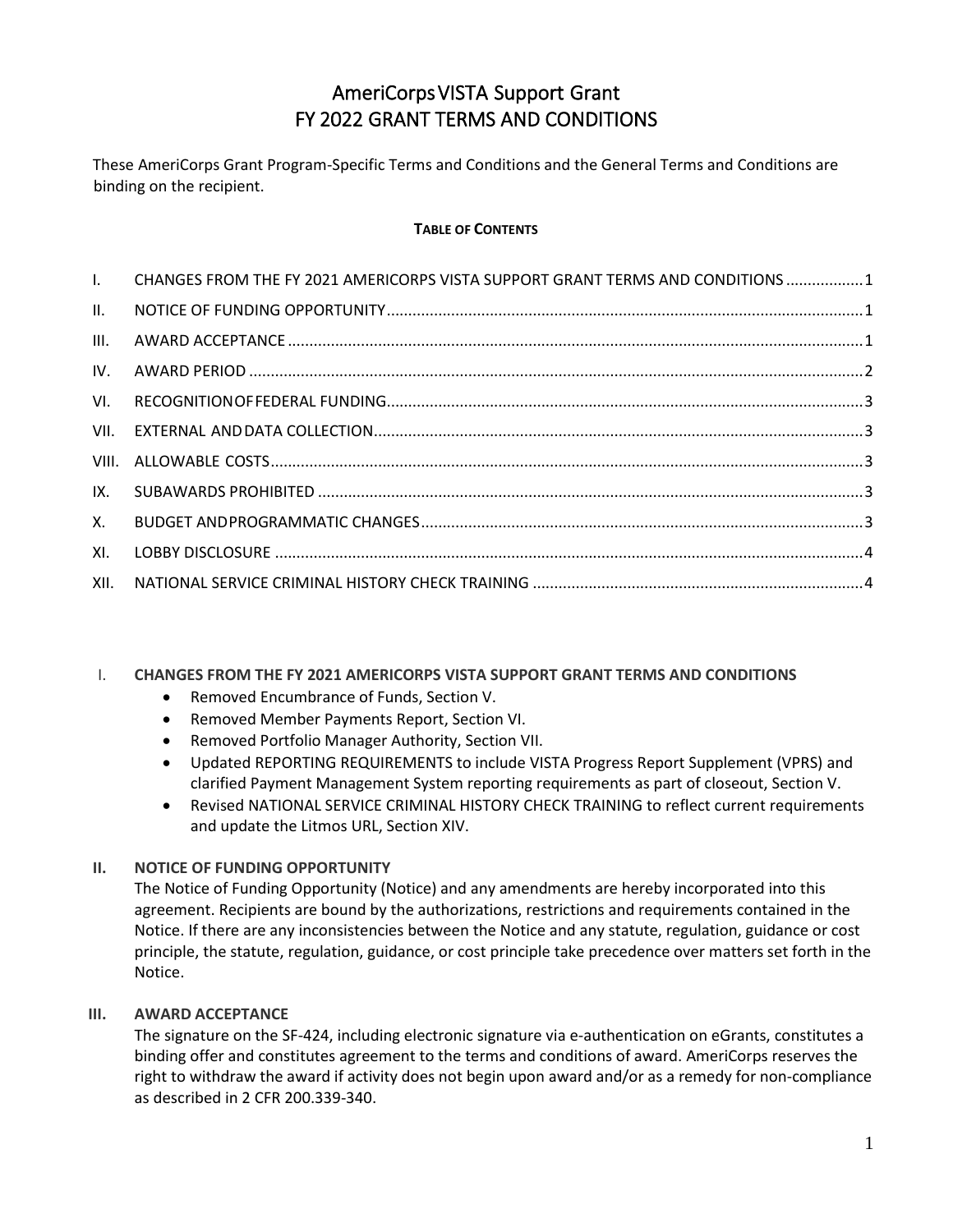#### <span id="page-1-0"></span>**IV. AWARD PERIOD**

Unless otherwise specified, the award covers a one-year project period. In approving a multi-year project period, AmeriCorps generally makes an initial award for the first year of operation. Additional funding for subsequent budget periods is contingent upon satisfactory performance, a recipient's demonstrated capacity to manage an award and comply with award requirements, and the availability of Congressional appropriations. AmeriCorps reserves the right to adjust the amount of an award or elect not to continue funding for subsequent years. The project period and the budget are noted on the award document.

## **V. REPORTING REQUIREMENTS**

The recipient is responsible for timely submission of periodic financial, progress, and member reports during the project period and a final financial report.

**Federal Financial Reports(AmeriCorps).** The recipient shall complete and submit financial reports in eGrants (Financial Status Reports on menu tree) to report the status of all funds. The recipient must submit timely cumulative financial reports semi-annually, twice yearly in six month increments from the budget period start date of the grant.

**Final Federal Financial Report (AmeriCorps).** A recipient must submit, in lieu of the last semi-annual financial report, a final financial report. The final FFR is cumulative over the performance period of the award. This final report is due no later than 120 days after the end of the project period.

**Reporting to the Department of Health and Human Services/Payment Management System (HHS/PMS**). AmeriCorpsissues VISTA Support Grant funds to sponsors through the U.S. Department of Health and Human Service (HHS) Payment System. Sponsors receiving grant funds through this system must submit a Federal Financial Report (FFR) to report AmeriCorps federal funding disbursements and cash on hand, 30 days after each calendar quarter beginning with the first calendar quarter that contains the start date of the grant. FFR/FCTRs must report disbursement of funds on a cumulative basis over the performance period of the grant and be submitted through the HHS Payment Management System on the following schedule:

| Period Covering:         | Report Due No Later Than: |
|--------------------------|---------------------------|
| January 1 to March 31    | April 30                  |
| April 1 to June 30       | July 30                   |
| July 1 to September 30   | October 30                |
| October 1 to December 31 | January 30                |

As part of the closeout process, a recipient must submit all final disbursements on the FFR/Federal Cash Transaction Report to HHS/PMS no later than 120 days after the end of the project period.

**Progress Reports.** The sponsor shall complete and submit Project Progress Reports via AmeriCorps' eGrants system. The Project Progress Reports shall report on the progress toward achievement of project performance targets. Refer to the Project Progress Report instructions for current due dates. (Also, see the Memorandum of Agreement.) Sponsors will also complete a VISTA Progress Report Supplement (VPRS) annually in November.

**Requestsfor Extensions.** Extensions of reporting deadlines will be granted only when 1) the report cannot be furnished in a timely manner for reasons, in the determination of AmeriCorps, legitimately beyond the control of the grantee, and 2) AmeriCorps receives a written request explaining the need for an extension before the due date of the report.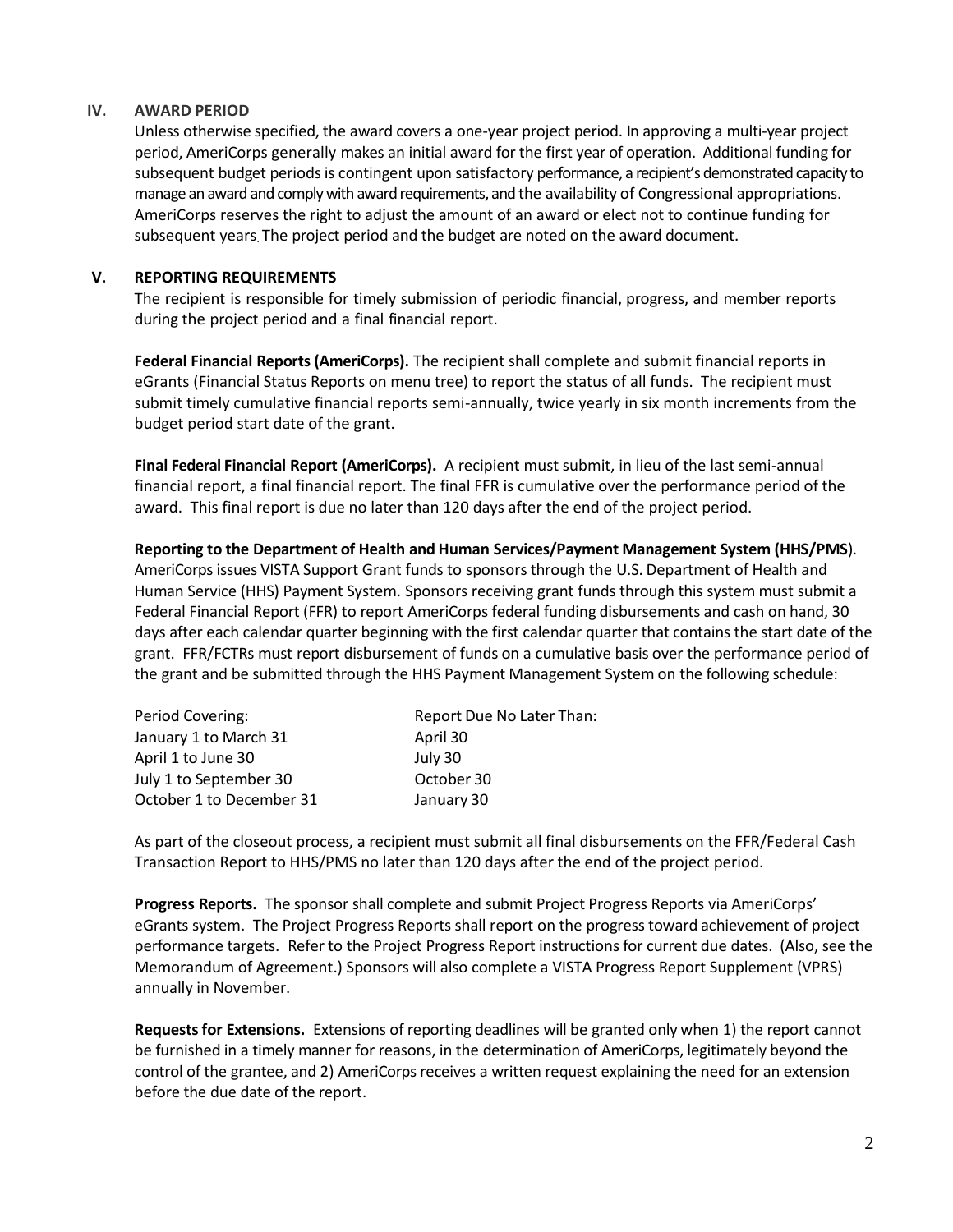Extensions of deadlines for financial and progress reports may only be granted by the AmeriCorps Portfolio Manager.

**Other.** The recipient shall meet with the AmeriCorps Regional Office or with other staff or consultants designated by the AmeriCorps Portfolio Manager to exchange views, ideas, and information concerning the project as AmeriCorps determines necessary. The recipient shall submit such special reports asrequested by AmeriCorps.

## <span id="page-2-0"></span>**VI. RECOGNITIONOFFEDERAL FUNDING**

When issuing statements, press releases, requests for proposals, bid solicitations, annual reports and other documents describing projects or programs funded in whole or in part with AmeriCorps money, the grantee receiving federal funds, including but not limited to state and local governments, shall clearly state (1) the percentage of the total cost of the programwhich will be financed with AmeriCorps money, and (2) the dollar amount of AmeriCorps funds for the project or program.

# <span id="page-2-1"></span>**VII. EXTERNAL AND DATA COLLECTION**

The recipient must cooperate with AmeriCorps and its evaluators in all monitoring and evaluation efforts. As part of this effort, the grantee must collect and submit certain project data, as defined in the AmeriCorps VISTA Progress Report Supplement, and must provide data as requested or needed to support external evaluations.

# <span id="page-2-2"></span>**VIII. ALLOWABLE COSTS**

To be allowable under a VISTA grant award, costs must fit within the allowable cost categories specified in the VISTA Support Grant Budget instructions.

## <span id="page-2-3"></span>**IX. SUBAWARDS PROHIBITED**

VISTA grant recipients may not make subawards of grant funds. Direct reimbursement to sites for travel and/or training expenses are not considered subawards.

#### <span id="page-2-4"></span>**X. BUDGET ANDPROGRAMMATIC CHANGES**

**Programmatic Changes.** The recipient must first obtain the prior written approval of the AmeriCorps Portfolio Manager before making any of the following changes (1 and 2):

1 - Changes in the scope, objectives or goals of the program, whether or not they involve budgetary changes;

2 - Substantial changes in the level of member supervision;

Upon notification to the AmeriCorps Portfolio Manager, recipients may make programmatic changes due to, or in response to, an officially declared state or national disaster without written approval from AmeriCorps. As soon as practicable, recipients making disaster-related programmatic changes must discuss the recordkeeping, member activities, performance measure adjustments, and other AmeriCorps VISTA award requirements with the AmeriCorps Portfolio Manager. While written approval from AmeriCorps is not required before making disaster-related programmatic changes, AmeriCorps reserves the right to limit or deny disaster-related programmatic changes, including disallowing costs associated with the disaster related activities.

**Budgetary Changes.** The recipient must obtain the prior written approval of AmeriCorps' Portfolio Manager before deviating from the approved budget in any of the following ways: